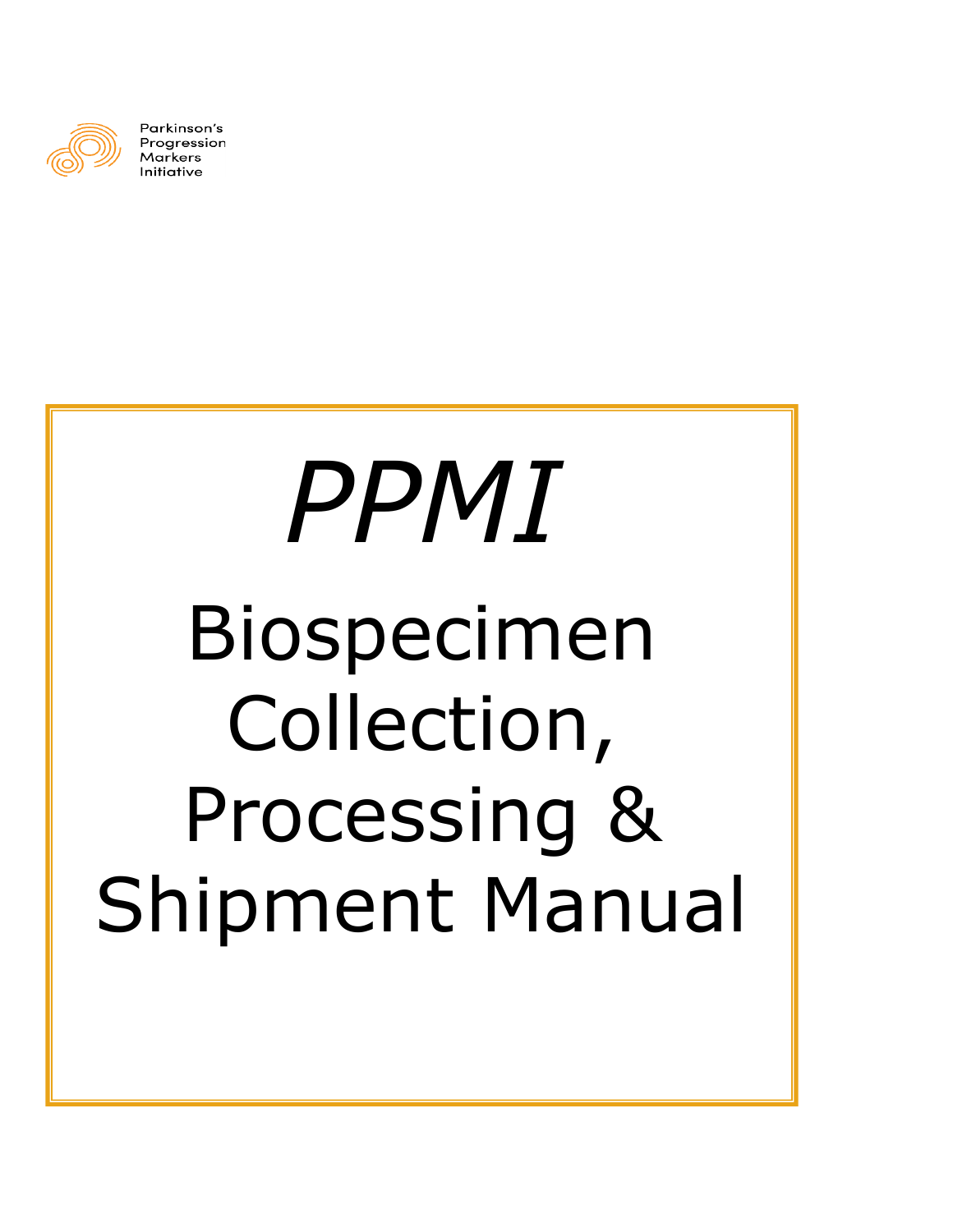# **Table of Contents**

| 1.0 |     |                                                   |  |  |  |  |  |  |  |  |  |
|-----|-----|---------------------------------------------------|--|--|--|--|--|--|--|--|--|
|     | 1.1 | <b>Biorepository Contacts</b>                     |  |  |  |  |  |  |  |  |  |
|     | 1.2 | <b>Holiday Schedules and Observations</b>         |  |  |  |  |  |  |  |  |  |
| 2.0 |     |                                                   |  |  |  |  |  |  |  |  |  |
|     | 2.1 | <b>Covance Clinical Lab Collection Kits</b>       |  |  |  |  |  |  |  |  |  |
|     | 2.2 | <b>Covance Resupply</b>                           |  |  |  |  |  |  |  |  |  |
|     | 2.3 | Research Biospecimen Collection Kits and Supplies |  |  |  |  |  |  |  |  |  |
|     | 2.4 | <b>Specimen Collection Kit Contents</b>           |  |  |  |  |  |  |  |  |  |
|     | 2.5 | Automatic Kit and Label Distribution              |  |  |  |  |  |  |  |  |  |
|     | 2.6 | Kit and Label Ordering on Demand                  |  |  |  |  |  |  |  |  |  |
|     | 2.7 | Assessments                                       |  |  |  |  |  |  |  |  |  |
| 3.0 |     |                                                   |  |  |  |  |  |  |  |  |  |
| 4.0 |     |                                                   |  |  |  |  |  |  |  |  |  |
| 5.0 |     |                                                   |  |  |  |  |  |  |  |  |  |
|     | 5.1 | Sites shipping to Indiana University              |  |  |  |  |  |  |  |  |  |
|     | 5.2 | Sites shipping to BioRep                          |  |  |  |  |  |  |  |  |  |
| 6.0 |     |                                                   |  |  |  |  |  |  |  |  |  |
| 7.0 |     |                                                   |  |  |  |  |  |  |  |  |  |
| 8.0 |     |                                                   |  |  |  |  |  |  |  |  |  |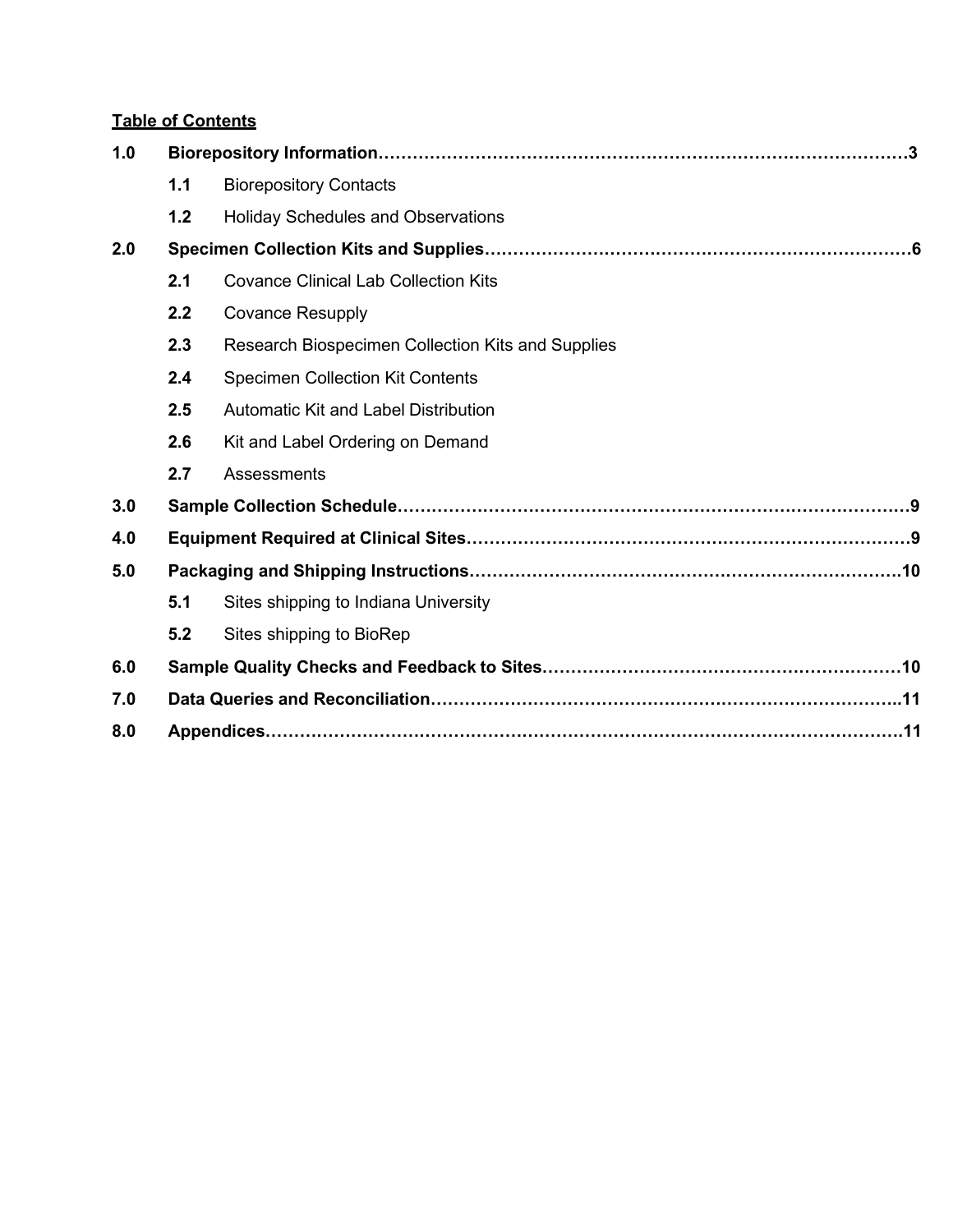# **1.0 Biorepository Information**

### **1.1 Biorepository Contacts**

### **1.1.1 Indiana University Study Support**

Indiana University business hours are from 8 AM to 5 PM US Eastern Time, Monday through Friday.

**General Study Contact Information**

Phone: 317-274-5744 International Phone: (00+1) 317-274-5744 e-mail: [ppmibio@iu.edu](mailto:ppmibio@iu.edu) Fax: 317-278-1100

### **Sample Shipment Mailing Address**

PPMI Biorepository Indiana University School of Medicine 351 W. 10th Street, TK-217 Indianapolis, IN 46202

# **Staff Contacts**

Tatiana Foroud, PhD, Core Leader Phone: 317-274-2218

Danielle Smith, BS, Project Manager Phone: 317-274-5744

Karla Gonzalez, Clinical Research Coordinator Phone: 317-278-1148

Cheyenne Herring, Clinical Research Technician Phone: 317-278-1192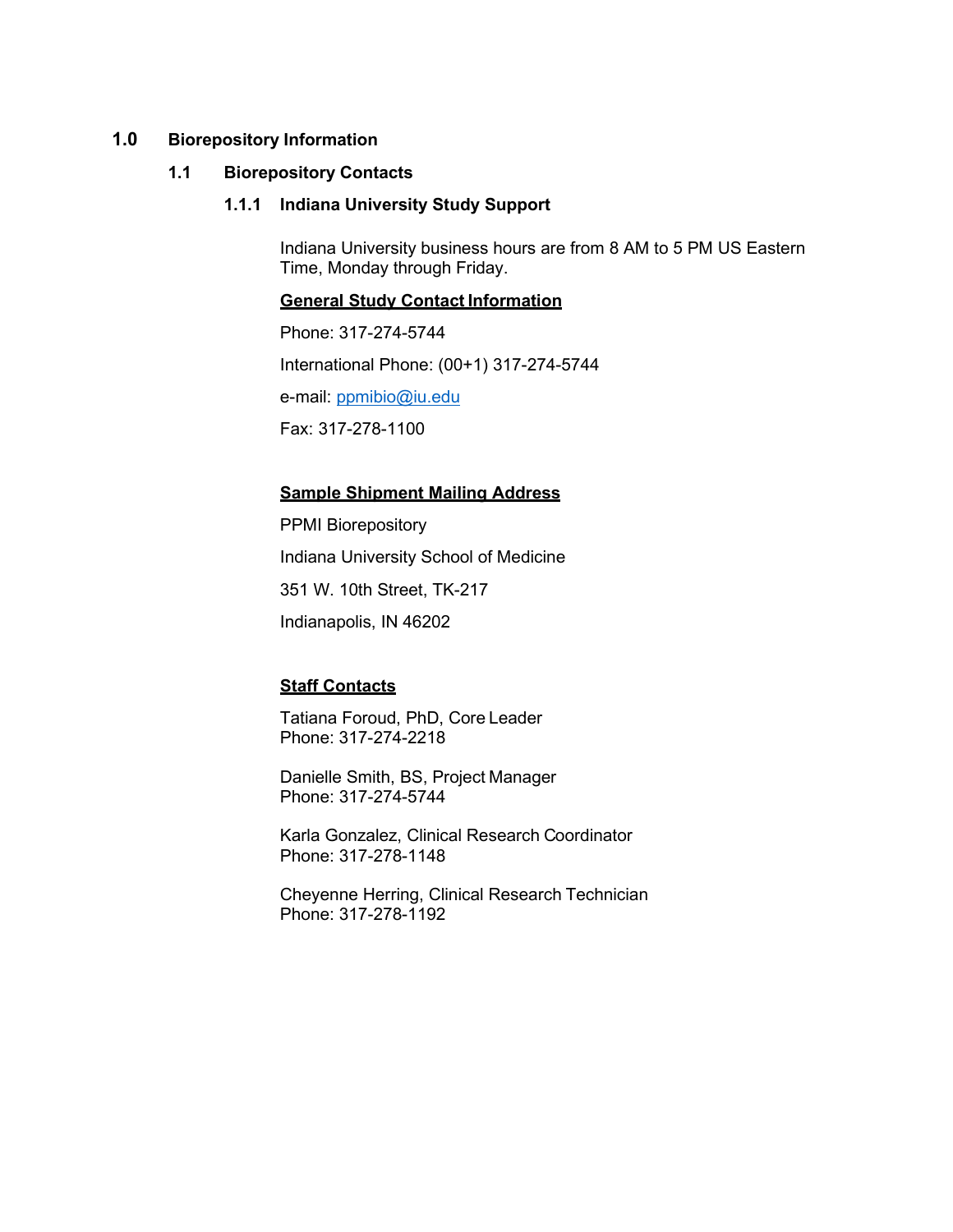### **1.1.2 BioRep Study Support**

BioRep business hours are from 8 AM to 7 PM Europe Central Time, Monday through Friday (and if necessary, on Saturday morning from 8 AM to 12 PM).

### **Staff Contacts**

Paola Casalin, Project Manager

e-mail: [ppmi@biorep.it](mailto:ppmi@biorep.it)

Phone: +39 02 58029768

After Hours: +39 348 0716024

Fax: +39 02 58018471

Giulia Malferrari, Molecular Biology Laboratory Manager

e-mail: [ppmi@biorep.it](mailto:ppmi@biorep.it)

Phone: +39 02 58029725

After Hours: +39 348 0716025

Fax: +39 02 58018471

# **Sample Shipment Mailing Address**

BioRep Srl c/o DIBIT2 Palazzina San Michele Via Olgettina 60 20132 Milano – Italy

# **1.1.3 Tel Aviv Study Support**

Tel Aviv business hours are from 8:30 AM to 5 PM (GMT+2), Sunday through Thursday.

### **Staff Contact Mali Gana-Weisz**

e-mail: [maligw@tlvmc.gov.il](mailto:maligw@tlvmc.gov.il)

Phone: 972-3-6947271, 972-3-6973628

Fax: 972-3-6973628

# **Sample Shipment Mailing Address**

6 Weizmann St. (The Genetic Institute – R&D) Tel Aviv 64239, Israel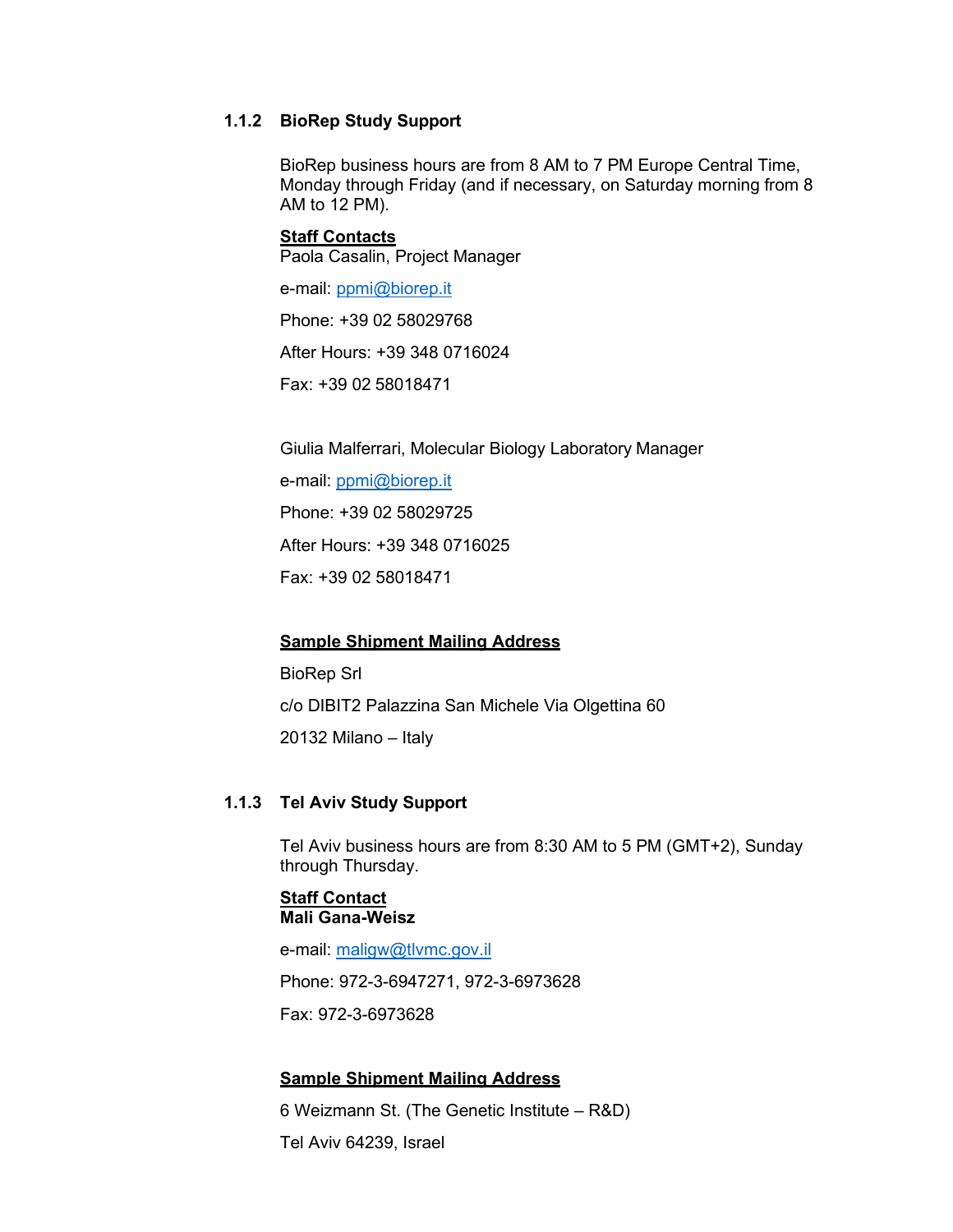## **1.2 Holiday Schedules**

Please note that courier services may observe a different set of holidays. Please be sure to verify shipping dates with your courier prior to any holiday. Weekend/holiday delivery must be arranged in advance with the biorepository. Individual collection site questions should be directed toward the respective repositories.

**Frozen samples must be shipped Monday – Wednesday only.**

# **1.2.1 Holiday Observations – United States**

| <b>Date</b>                                             |
|---------------------------------------------------------|
| New Year's Day                                          |
| Martin Luther King, Jr. Day                             |
| <b>Memorial Day</b>                                     |
| Independence Day                                        |
| (observed on Friday if the holiday falls on a Saturday, |
| and observed on Monday if it falls on a Sunday)         |
| Labor Day                                               |
| Thanksgiving Day and following Friday                   |
| Christmas Day                                           |
| (observed on Friday if the holiday falls on a Saturday, |
| and observed on Monday if it falls on a Sunday)         |

Please note that between December 24th and January 2nd, Indiana University will be open Monday through Friday for essential operations ONLY and will re- open for normal operations on January 2nd. **If possible, biological specimens for submission to Indiana University should NOT be collected and shipped to Indiana University between December 24th and January 2nd.** If samples are collected during this holiday period and cannot be shipped, please store them at -70 or -80 degrees Celsius and ship them on dry ice to Indiana University AFTER January 1.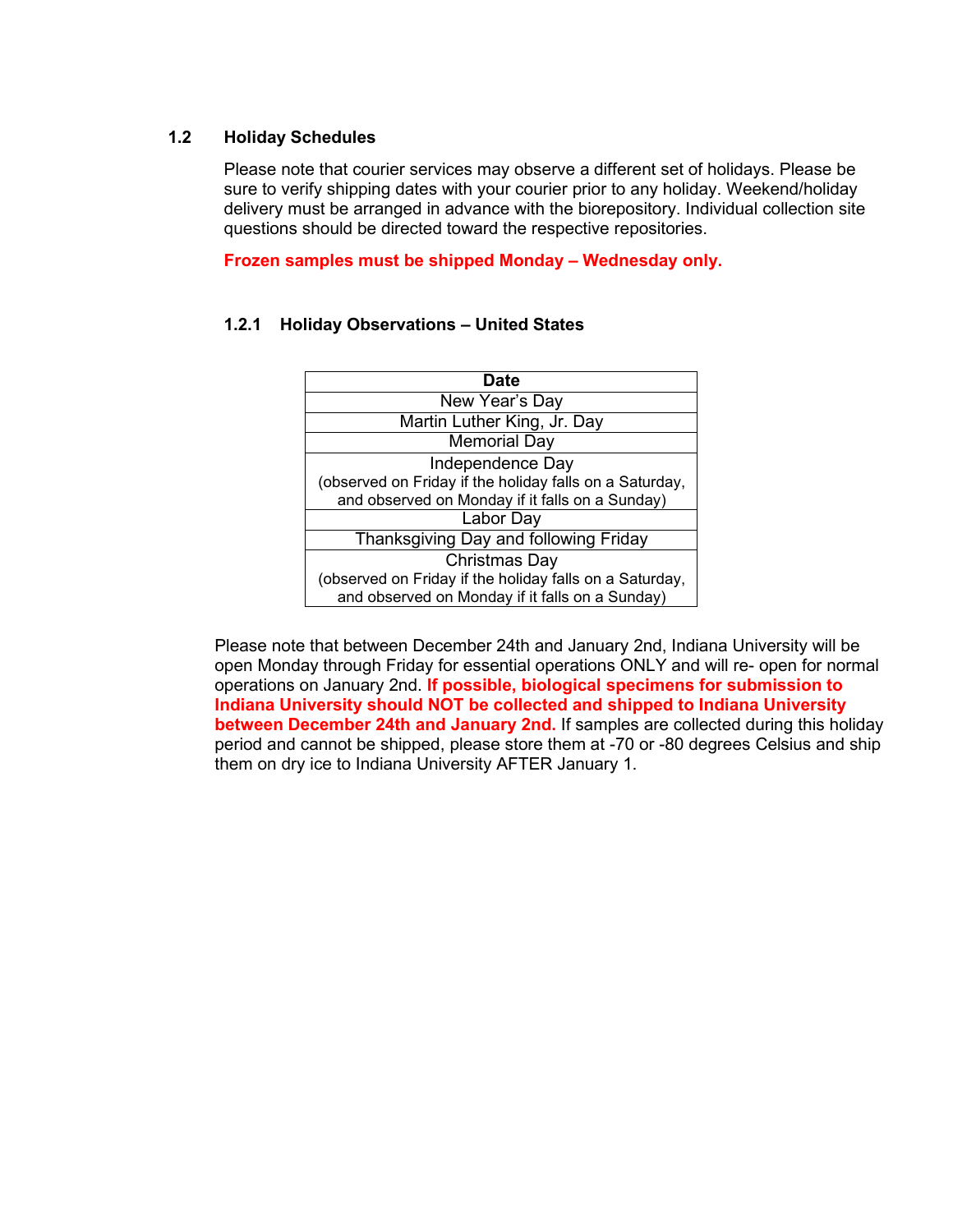## **1.2.2 Holiday Observations – Europe**

| <b>Date</b>                     |
|---------------------------------|
| 1st January                     |
| 6th January                     |
| <b>Easter and Easter Monday</b> |
| 25th April                      |
| 1st May                         |
| 2nd June                        |
| 15th August                     |
| 1st November                    |
| 7th and 8th December            |
| 25th and 26th December          |

# **1.2.3 Holiday Observations – Tel Aviv**

| <b>Date</b>      |
|------------------|
| Purim            |
| Passover         |
| Memorial Day     |
| Independence Day |
| Shavuot          |
| Rosh Hashanah    |
| Yom Kippur       |
| Sukkot           |
| Chanukah         |

# **2.0 Specimen Collection Kits and Supplies**

# **2.1 Covance Clinical Lab Collection Kits**

Clinical lab supplies will be provided to sites by Covance and will include all materials needed for collecting the clinical blood samples, as well as shipping materials except for dry ice for screening and baseline labs). These samples will be shipped to Covance after collection.

# **2.2 Covance Resupply**

Automatic Resupply: Covance will anticipate the number of kits needed at each site and resupply based on the number of complete kits that have been shipped back to Covance. Please note that this service can result in extra kits being supplied to the sites to ensure appropriate kits quantities are on hand. Sites are responsible for actively monitoring inventory and expiration dates of kits and shipping materials. Should additional supplies be needed, a minimum of 10 working days is required for kit resupply. If you are located in an extended delivery area, your delivery may be longer. Please refer to the Covance Lab Manual or contact Covance if you have any questions.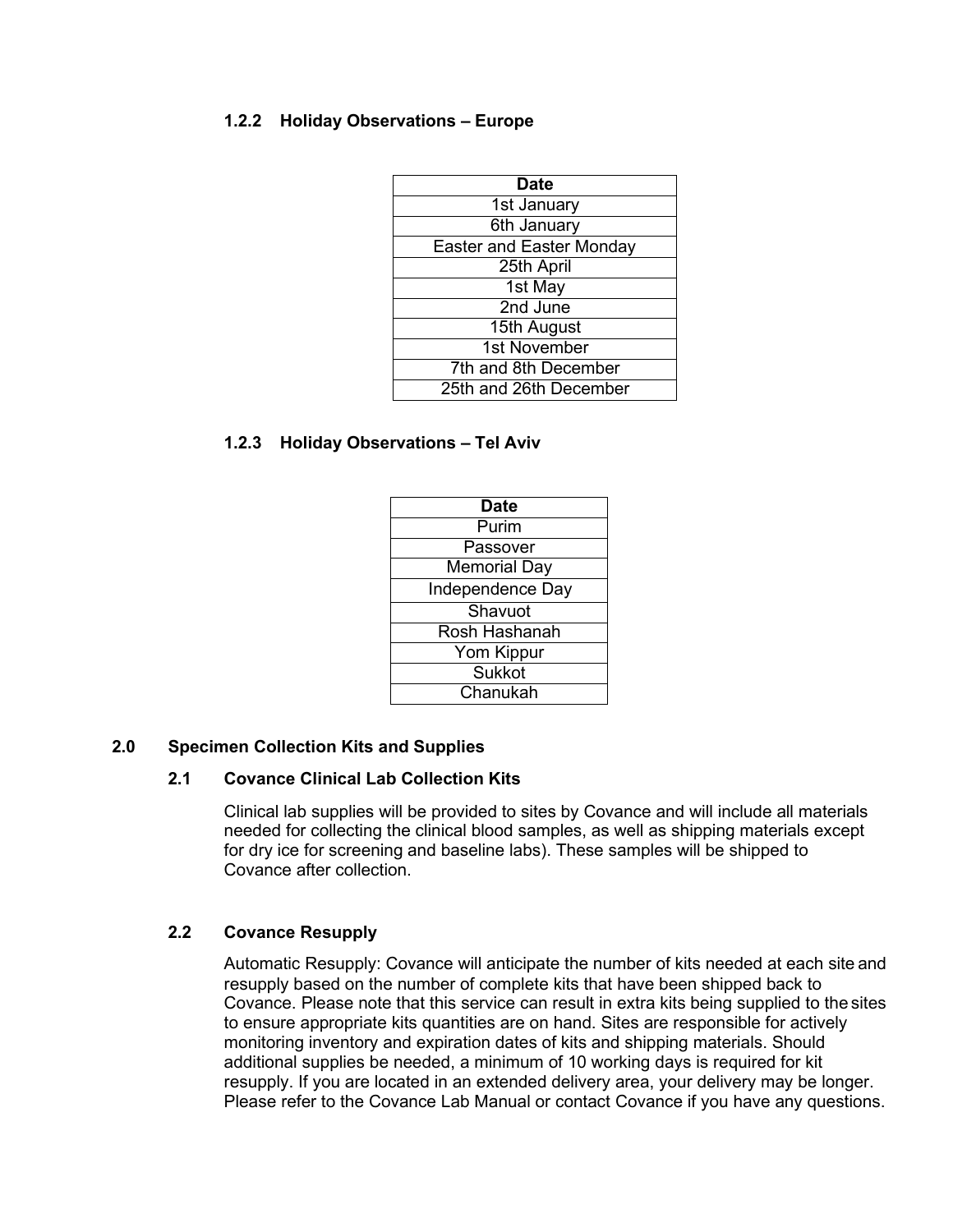# **2.3 Research Biospecimen Collection Kits and Supplies**

Research specimen collection kits will be provided to sites by Indiana University. Kits will include most of the materials needed for biospecimen collection. Kits will include tube labels, which will be pre-printed with study information and the type of sample being drawn. It is important that you check to be sure that all tubes are properly labeled during processing and at the time of shipment. The kits will also include shipping labels and packaging necessary for sending samples back to the PPMI biorepository.

Each site is responsible for providing:

| Dry Ice                                   | <b>Crushed Ice</b>                        |  |  |  |  |  |
|-------------------------------------------|-------------------------------------------|--|--|--|--|--|
| <b>Alcohol Prep Pads</b>                  | Gauze Pads                                |  |  |  |  |  |
| <b>Bandages and Steri-Strips</b>          | <b>Butterfly Needles</b>                  |  |  |  |  |  |
| <b>Tourniquets</b>                        | Tube Racks (2 mL to 10 mL)                |  |  |  |  |  |
| Gloves                                    | Sharps Bin and Lid                        |  |  |  |  |  |
| Pipettes and Pipette Tips                 | Lidocain for LP (Non-US Sites Only)       |  |  |  |  |  |
| Lidocaine for skin biopsy (if performing) | Normal, non-sterile saline (if performing |  |  |  |  |  |
|                                           | skin biopsy)                              |  |  |  |  |  |

Sites shipping to BioRep will also obtain shipping materials through BioRep (see contact information in Section 1.1.2).

# **2.4 Research Specimen Collection Kit Contents**

Research collection kits contain the items listed under each kit type (see Appendix E). Each kit provides the necessary supplies to collect samples from one subject. PPMI kit components have been carefully selected to suit the needs of this project. **Do not replace or supplement any of the tubes or kit components provided by Indiana University with your own supplies unless you have received approval from MJFF/Indiana University to do so.**

**Note:** "Supplemental" kits will be provided to sites should you require additional supplies from those contained in the visit specific kits.

# **2.5 Automatic Kit and Label Distribution**

For subjects who have enrolled in the study and completed a BL visit, all kits (including study visit labels) for each subsequent subject visit will be sent to the site automatically. This is done according to the subject's visit schedule calculated from the subject's baseline visit date in the EDC. Kits will arrive at the site at least 15 days prior to the start of the 90-day study visit window. However, sites may still order kits and labels on demand through the kit ordering module in the event of an unscheduled visit, lost labels, etc.

For new subjects, sites must order the BL visit kit using the kit ordering module. Kits should be ordered with as much advance notice as possible to ensure that all necessary supplies will be on site for the BL visit.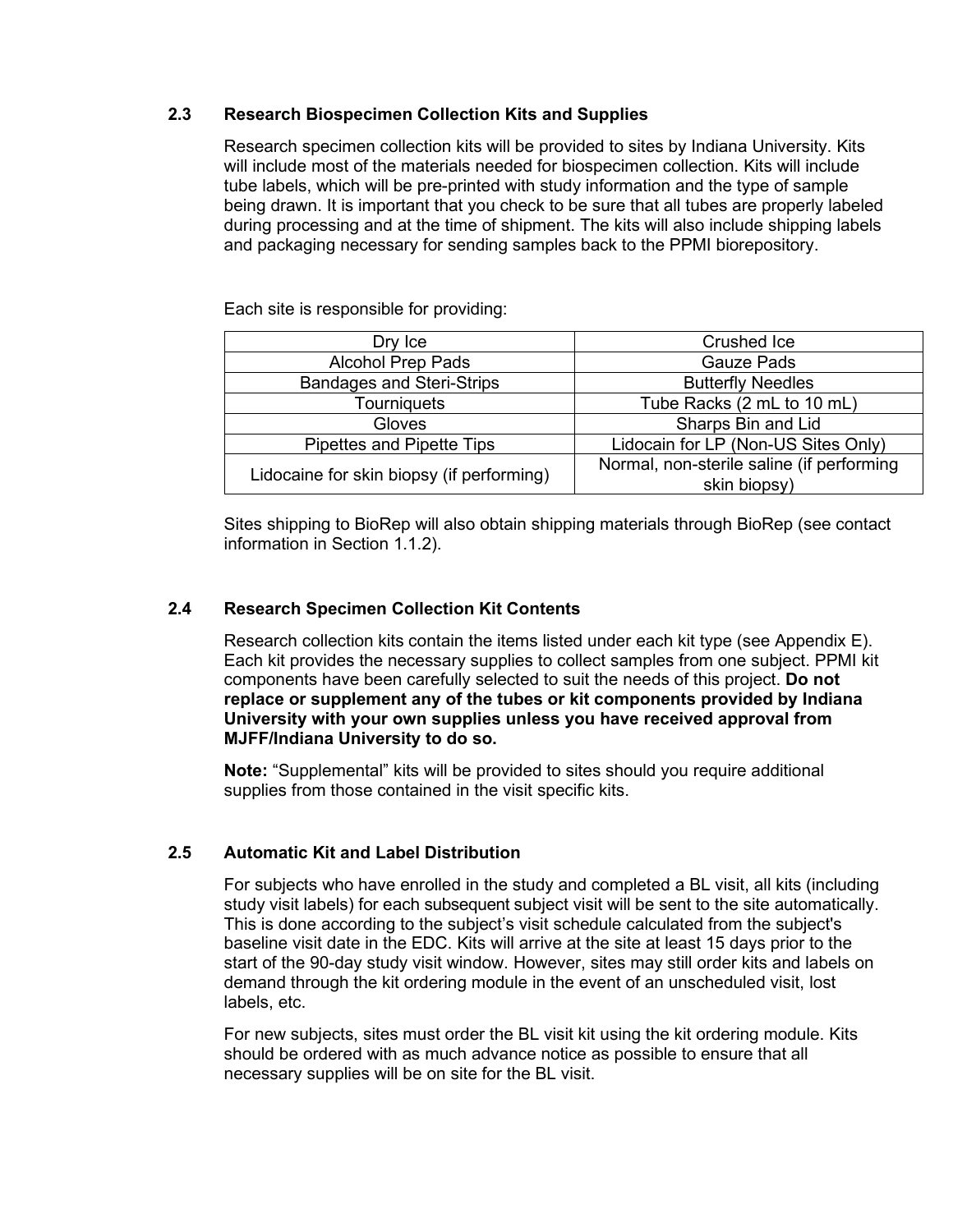# **2.6 Kit and Label Ordering on Demand**

Sites will have the ability to request kits and labels on demand at any time. Refer to the sample collection schedule (Section 3.0) to verify which kits are needed for a particular visit. In the "electronic kit ordering" module, start by selecting site number and name from the list provided. This will automatically populate with the site coordinator's contact and shipping information on file. Verify that this information is correct (and modify it if necessary). Select the kit types and/or labels needed, and then provide the quantity of kits needed, as well as the PPMI ID(s) for the subject(s) for whom the kits will be used. Click "Submit" to send your request. See Appendix F for details.





# **2.7 Assessments**

Indiana University will provide sites with paper copies of cognitive assessments, including the Benton Line Judgment Orientation test, the Hopkins Verbal Learning test, and the Boston Naming Test, as well as the University of Pennsylvania Smell Identification Test (UPSIT). Additional assessments can also be ordered using the kit ordering module.

# **3.0 Sample Collection Schedule**

| Visit                                                                                     |   |  |    |    |    |    |    |    |    | BL   V02   V04   V05   V06   V08   V10   V12   V13   V14   V15   V16   V17   V18   V19   V20 |    |     |           |     |     |
|-------------------------------------------------------------------------------------------|---|--|----|----|----|----|----|----|----|----------------------------------------------------------------------------------------------|----|-----|-----------|-----|-----|
| Month                                                                                     | 0 |  | 12 | 18 | 24 | 36 | 48 | 60 | 72 | 84                                                                                           | 96 | 108 | 120   132 | 144 | 156 |
| <b>Study Arm</b>                                                                          |   |  |    |    |    |    |    |    |    |                                                                                              |    |     |           |     |     |
| HC, PD                                                                                    |   |  |    |    |    |    |    |    |    |                                                                                              |    |     |           |     |     |
| Prodromal                                                                                 |   |  |    |    |    |    |    |    |    |                                                                                              |    |     |           |     |     |
|                                                                                           |   |  |    |    |    |    |    |    |    |                                                                                              |    |     |           |     |     |
| Study Visit Kit 1 (blood for RNA, plasma, buffy coat, serum, and whole blood; CSF, urine) |   |  |    |    |    |    |    |    |    |                                                                                              |    |     |           |     |     |
| Study Visit Kit 2 (blood for RNA, plasma, buffy coat, serum, and whole blood; urine)      |   |  |    |    |    |    |    |    |    |                                                                                              |    |     |           |     |     |

For approved sites, a single punch skin biopsy will be collected for subjects transitioning from PPMI 1.0 to PPMI at the first feasible post-transition visit. The single punch skin biopsy will be collected for newly enrolled PPMI subjects at BL, V06, and V10. Selected sites will complete a double punch skin biopsy at the next feasible visit for HC and idiopathic PD subjects who have agreed to participate in this ancillary protocol.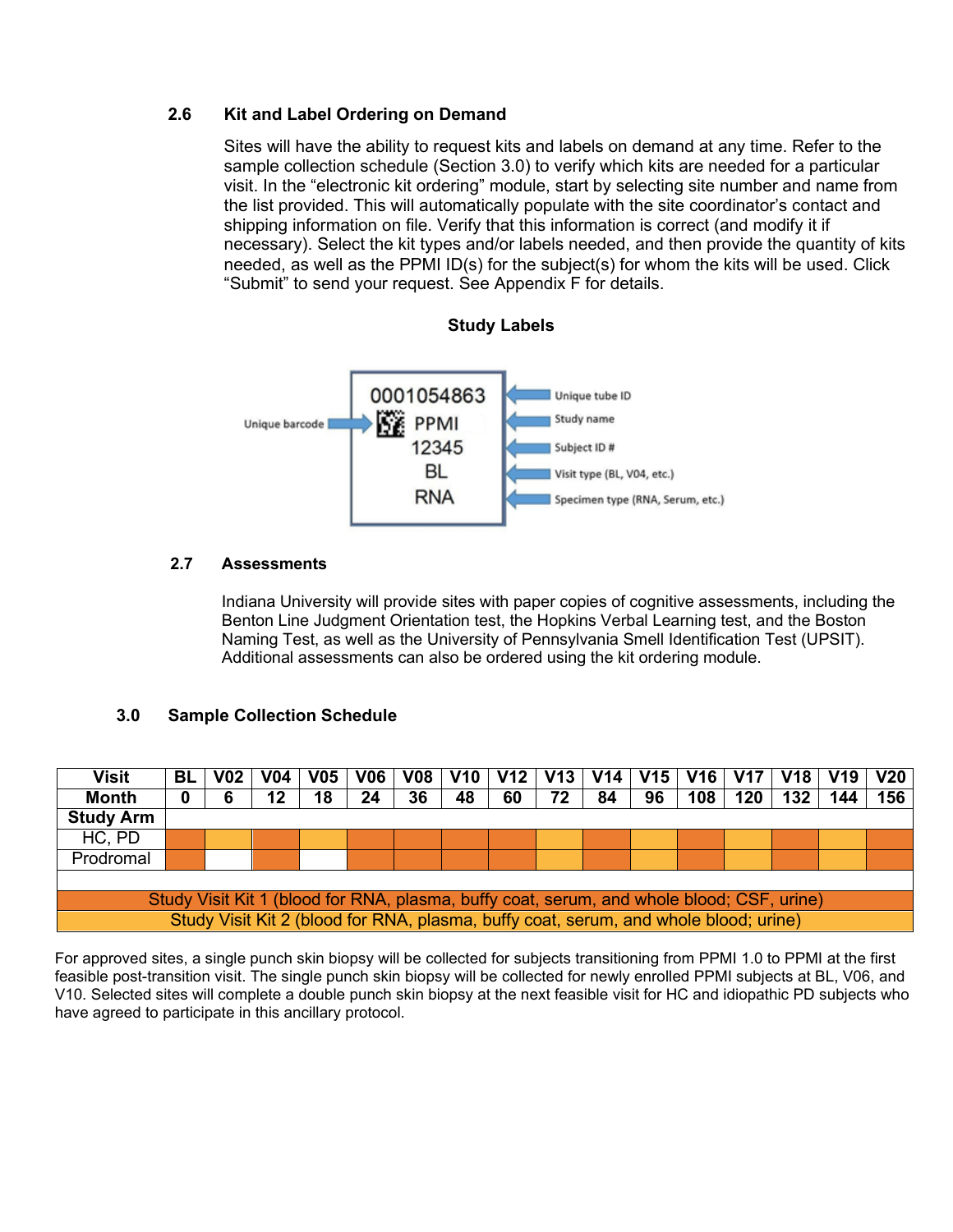### **4.0 Equipment Required at Clinical Sites**

In order to process samples consistently across all sites and ensure the highest quality sample possible, sites must have access to the following equipment:

- 4°C Refrigerated and Room Temperature Centrifuge
- -80°C Freezer
- 4°C Refrigerator

### **Important Note**

In order to ensure that the highest quality samples are collected, processed, and stored, it is essential to follow the specific collection, processing, and shipment procedures detailed in the following pages.

Please read the following instructions first before collecting and specimens. Have all your supplies and equipment out and prepared prior to specimen collection.

### **5.0 Packaging and Shipping Instructions**

# **5.1 Sites Shipping to Indiana University**

Please refer to Appendix C for detailed instructions regarding frozen sample shipment.

Please refer to Appendix T for detailed instructions regarding biopsy sample shipment.

### **5.2 Sites Shipping to BioRep**

Please refer to Appendix D for detailed instructions regarding frozen sample shipment.

### **Important Notes**

Include a sample set for only one subject per shipping carton in order to have room for a sufficient amount of dry ice to keep samples frozen up to 24 hours unless otherwise arranged with your biorepository. Ship all frozen samples Monday through Wednesday ONLY. Be aware of holidays.

Ship biopsy samples Monday through Thursday only.

### **6.0 Sample Quality Checks and Feedback to Sites**

In addition to tracking and reconciliation of samples, the condition and number of samples received is tracked by Indiana University/BioRep/Tel Aviv for each sample type received. Sites are responsible to ensure the requested amounts of each fluid are collected to the best of their ability and samples are packed well with sufficient amounts of dry ice to avoid thawing in the shipment process. Indiana University and BioRep will complete a Nonconformance Report (Appendix J) should there be any issues with a shipment and will provide this feedback to the site. Issues of concern that may impact collection, processing, or future analyses of the samples will be addressed by the PPMI Steering Committee and communicated to sites.